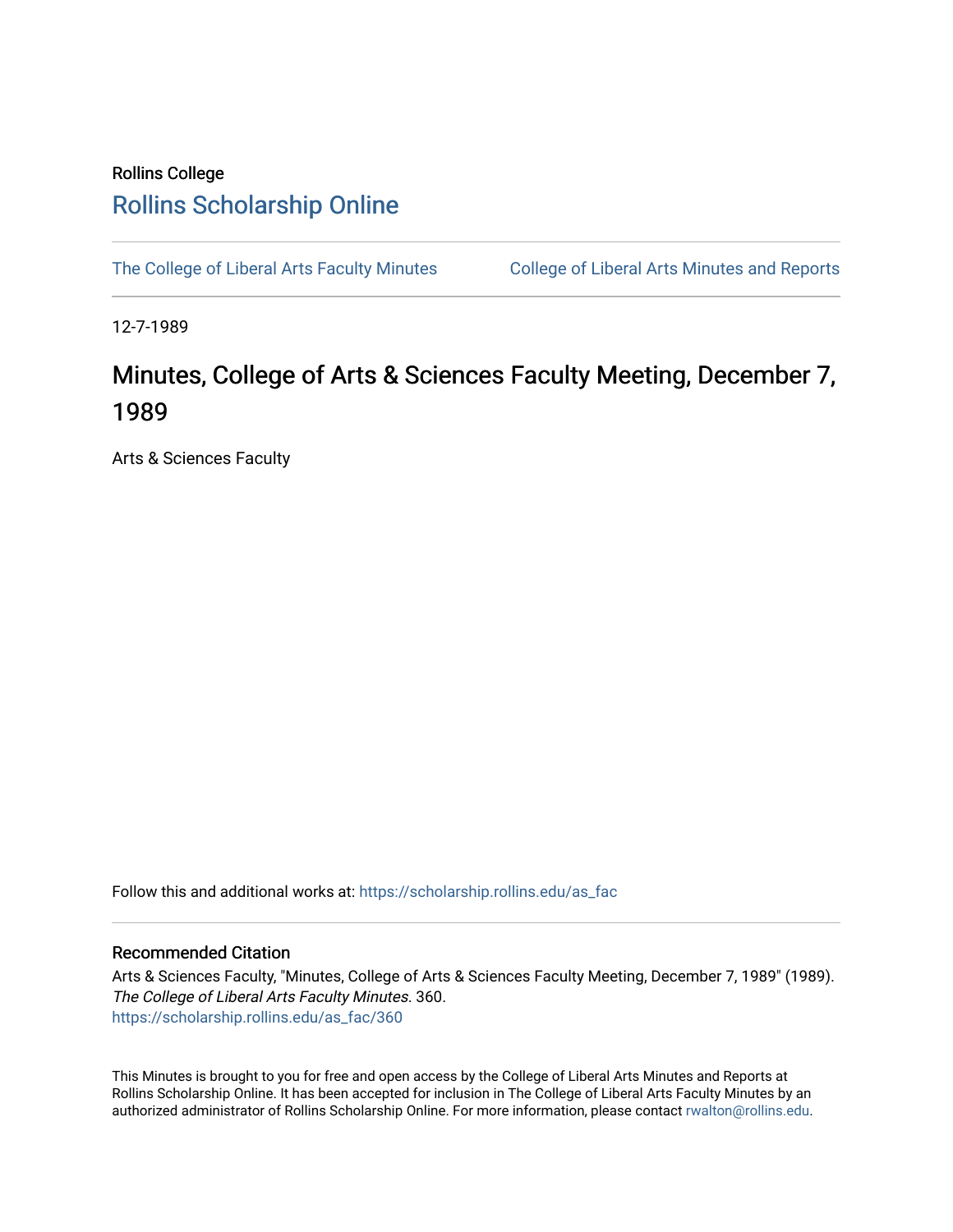#### **MEMORANDUM**

To: Faculty of Arts and Sciences **Special Faculty Meeting Thursday, December 7 at 12:25 p.m. Hauck Auditorium•** 

(N.B. This is the special meeting called during Tuesday's regular Arts and Sciences' faculty meeting.)

 $V$   $36$ 

#### AGENDA

I. Call to Order

II. Discussion of President Seymour's remarks and proposed action concerning evaluation.

III. Other Business

• **Please note location of meeting. Beginning at noon, lunch will be available outside Hauck Hall Auditorium for \$3.**